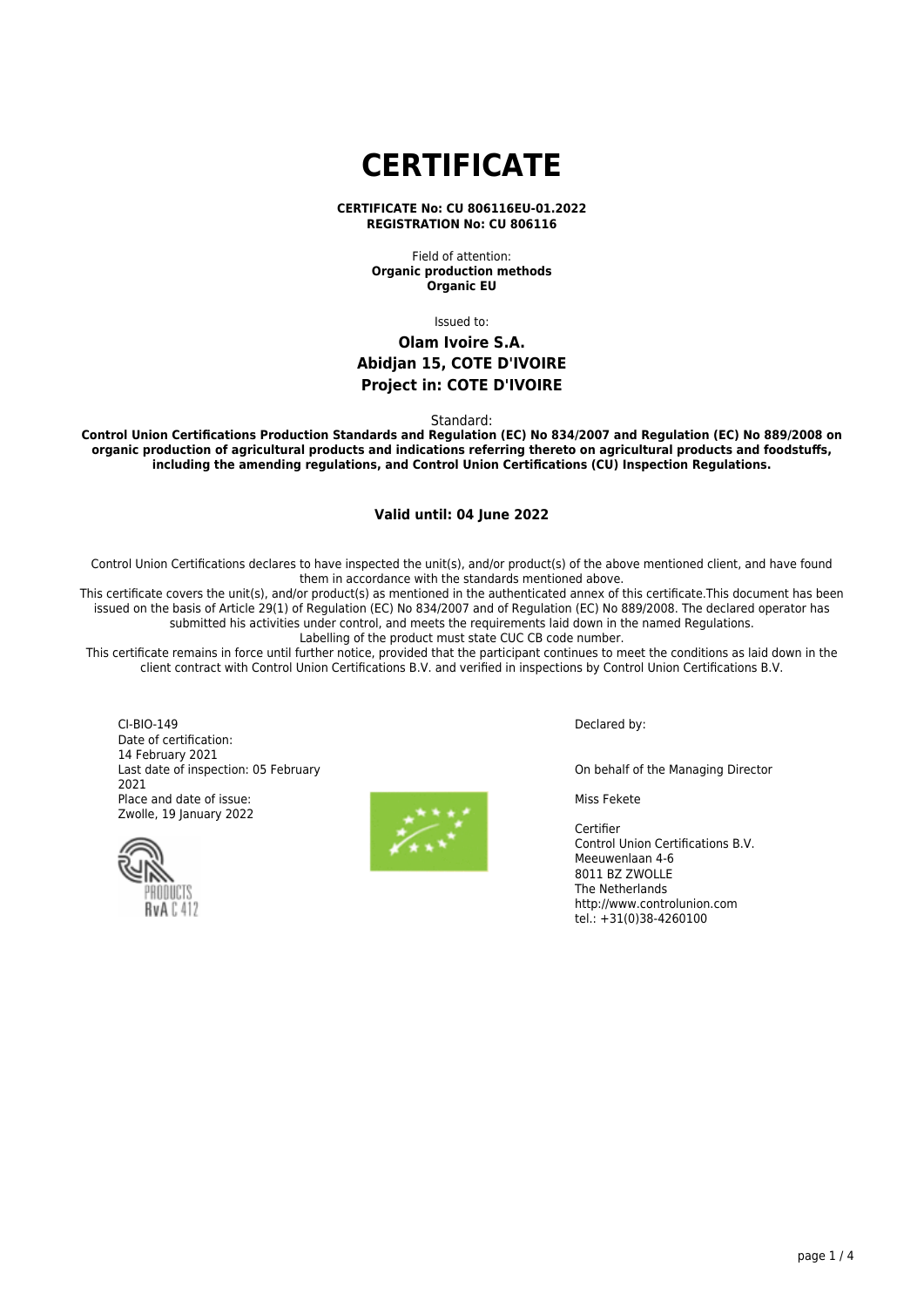## **Annex to CERTIFICATE No: CU 806116EU-01.2022 REGISTRATION No: CU 806116 Organic production methods Organic EU**

Olam Ivoire S.A. Rue Des Pointes Aux Fumeurs Digue de Vridi Canal 15 BP 200 Abidjan 15 COTE D'IVOIRE

This certificate covers the following PRODUCT(S) which meet(s) the criteria of the Regulation (EEC) No. 834/2007 and 889/2008 including the amending regulations, which are applicable to the below indicated status:

## **Organic products**

|          | Product no. Name of product             | Single/ Multi-<br>ingredient | <b>Processing unit(s)</b>                                                             |
|----------|-----------------------------------------|------------------------------|---------------------------------------------------------------------------------------|
| P 053323 | <b>Blanched Cashew OBB</b>              | single                       | PRC 005916, PRC 005925, PRC 005929, PRC 013986, PRC 041956,<br>PRC 052142, PRC 121851 |
| P 198117 | <b>Blanched Cashew ODXW</b>             | single                       | PRC 005916, PRC 005925, PRC 005929, PRC 013986, PRC 041956,<br>PRC 052142, PRC 121851 |
| P038293  | <b>Blanched Cashew OFB</b>              | single                       | PRC 005916, PRC 005925, PRC 005929, PRC 013986, PRC 041956,<br>PRC 052142, PRC 121851 |
| P038294  | <b>Blanched Cashew OFS</b>              | single                       | PRC 005916, PRC 005925, PRC 005929, PRC 013986, PRC 041956,<br>PRC 052142, PRC 121851 |
| P 187577 | <b>Blanched Cashew OLP</b>              | single                       | PRC 005916, PRC 005925, PRC 005929, PRC 013986, PRC 041956,<br>PRC 052142, PRC 121851 |
| P038284  | <b>Blanched Cashew OLWP</b>             | single                       | PRC 005916, PRC 005925, PRC 005929, PRC 013986, PRC 041956,<br>PRC 052142, PRC 121851 |
| P187580  | <b>Blanched Cashew OPUK1</b><br>(OPKW1) | single                       | PRC 005916, PRC 005925, PRC 005929, PRC 013986, PRC 041956,<br>PRC 052142, PRC 121851 |
| P 187581 | <b>Blanched Cashew OPUK2</b><br>(OPKW2) | single                       | PRC 005916, PRC 005925, PRC 005929, PRC 013986, PRC 041956,<br>PRC 052142, PRC 121851 |
| P 187582 | <b>Blanched Cashew OPUK3</b><br>(OPKW3) | single                       | PRC 005916, PRC 005925, PRC 005929, PRC 013986, PRC 041956,<br>PRC 052142, PRC 121851 |
| P 053322 | <b>Blanched Cashew OSB</b>              | single                       | PRC 005916, PRC 005925, PRC 005929, PRC 013986, PRC 041956,<br>PRC 052142, PRC 121851 |
| P 053321 | <b>Blanched Cashew OSP</b>              | single                       | PRC 005916, PRC 005925, PRC 005929, PRC 013986, PRC 041956,<br>PRC 052142, PRC 121851 |
| P 187583 | <b>Blanched Cashew OSPS</b>             | single                       | PRC 005916, PRC 005925, PRC 005929, PRC 013986, PRC 041956,<br>PRC 052142, PRC 121851 |
| P 187584 | <b>Blanched Cashew OSSP</b>             | single                       | PRC 005916, PRC 005925, PRC 005929, PRC 013986, PRC 041956,<br>PRC 052142, PRC 121851 |
| P038292  | <b>Blanched Cashew OSSW</b><br>360      | single                       | PRC 005916, PRC 005925, PRC 005929, PRC 013986, PRC 041956,<br>PRC 052142, PRC 121851 |
| P038288  | <b>Blanched Cashew OSW</b><br>240       | single                       | PRC 005916, PRC 005925, PRC 005929, PRC 013986, PRC 041956,<br>PRC 052142, PRC 121851 |
| P038289  | <b>Blanched Cashew OSW</b><br>320       | single                       | PRC 005916, PRC 005925, PRC 005929, PRC 013986, PRC 041956,<br>PRC 052142, PRC 121851 |
| P 077922 | <b>Blanched Cashew OSW</b><br>360       | single                       | PRC 005916, PRC 005925, PRC 005929, PRC 013986, PRC 041956,<br>PRC 052142, PRC 121851 |
| P038290  | <b>Blanched Cashew OSW</b><br>450       | single                       | PRC 005916, PRC 005925, PRC 005929, PRC 013986, PRC 041956,<br>PRC 052142, PRC 121851 |
| P 187578 | <b>Blanched Cashew OSWP</b>             | single                       | PRC 005916, PRC 005925, PRC 005929, PRC 013986, PRC 041956,<br>PRC 052142, PRC 121851 |
| P038286  | Blanched Cashew OW 240 single           |                              | PRC 005916, PRC 005925, PRC 005929, PRC 013986, PRC 041956,<br>PRC 052142, PRC 121851 |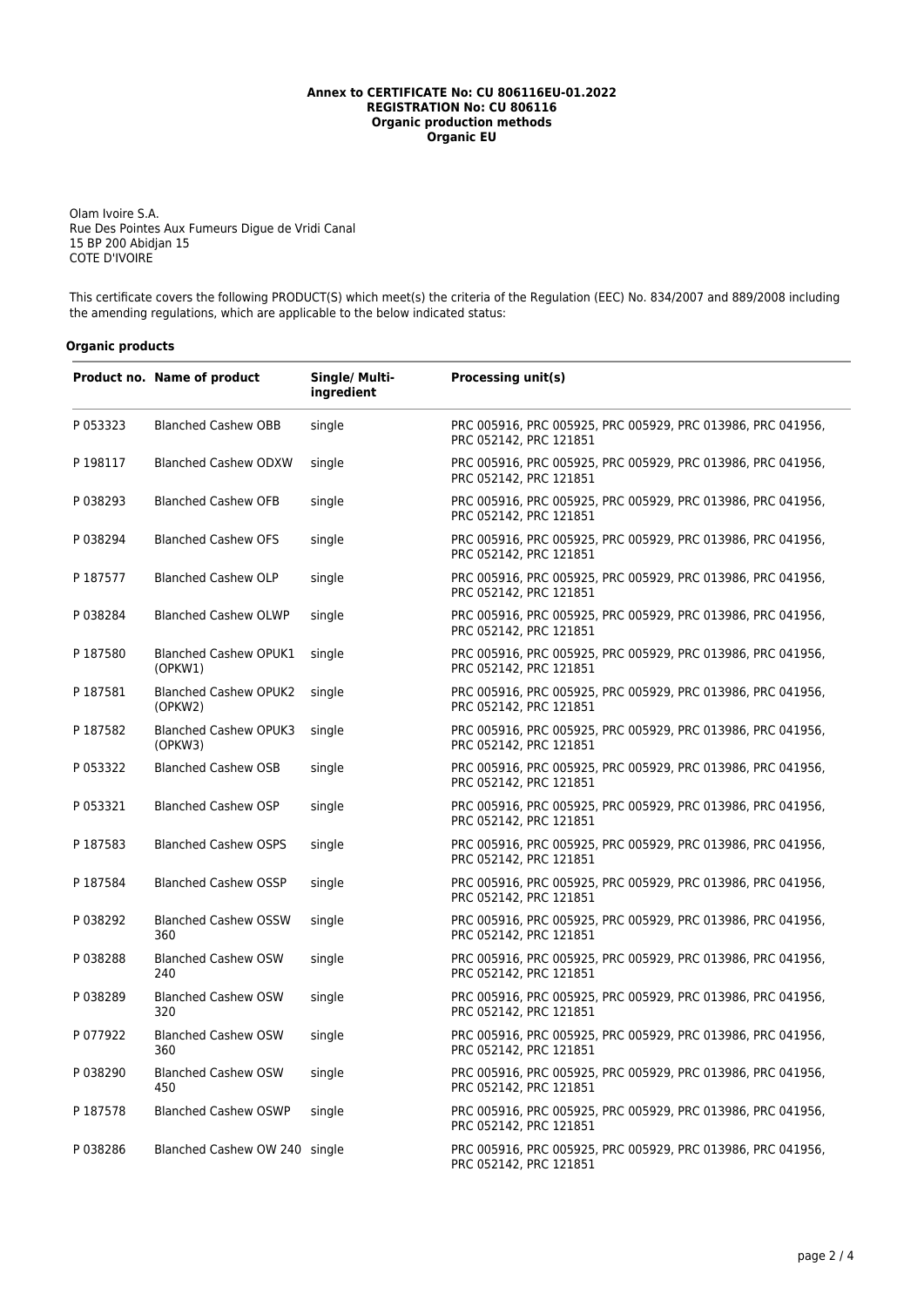## **Annex to CERTIFICATE No: CU 806116EU-01.2022 REGISTRATION No: CU 806116 Organic production methods Organic EU**

|          | Product no. Name of product   | Single/ Multi-<br>ingredient | Processing unit(s)                                                                    |
|----------|-------------------------------|------------------------------|---------------------------------------------------------------------------------------|
| P 077921 | Blanched Cashew OW 280 single |                              | PRC 005916, PRC 005925, PRC 005929, PRC 013986, PRC 041956,<br>PRC 052142, PRC 121851 |
| P038285  | Blanched Cashew OW 320 single |                              | PRC 005916, PRC 005925, PRC 005929, PRC 013986, PRC 041956,<br>PRC 052142, PRC 121851 |
| P038287  | Blanched Cashew OW 450 single |                              | PRC 005916, PRC 005925, PRC 005929, PRC 013986, PRC 041956,<br>PRC 052142, PRC 121851 |
| P038296  | <b>Blanched Cashew OWSP</b>   | single                       | PRC 005916, PRC 005925, PRC 005929, PRC 013986, PRC 041956,<br>PRC 052142, PRC 121851 |
| P 007847 | Cashew kernels                | single                       | PRC 005916, PRC 005925, PRC 005929, PRC 013986, PRC 041956,<br>PRC 121851             |
| P 007104 | Cashew nuts                   | single                       | PRC 005916, PRC 005925, PRC 005929, PRC 013986, PRC 041956,<br>PRC 121851             |

\* parallel production of this product takes place

\*\* organic:

in accordance with Regulation 834/2007 and 889/2008 and CU inspection regulation.

\*\*\* in conversion:

in accordance with article 62 of Regulation (EEC) No. 889/2008.

This certificate covers the following PRODUCTION / AQUACULTURE UNIT(S) which meet(s) the criteria of the Regulation (EEC) No. 834/2007 and 889/2008 including the amending regulations, which are applicable to the below indicated status:

## **Small farmer groups**

| Unit no.             | Name of unit Unit ref. | Organic **<br>ha   | farmers                  | In conversion ***<br>ha | farmers | <b>Products</b> |
|----------------------|------------------------|--------------------|--------------------------|-------------------------|---------|-----------------|
| PRD 008644 Bondoukou |                        | 16,540.00 2,895.00 |                          | 0.00                    | 0.00    | Cashew nuts     |
| PRD 062244 Bouake    |                        | 33.966.06 8.536.00 |                          | 0.00                    | 0.00    | Cashew nuts     |
|                      |                        |                    | 50,506.06 11,431.00 0.00 |                         | 0       |                 |

This certificate, referred to in the licensee contract as scope certificate, covers the following PROCESSING UNIT(S) and PROCESSES, which meet(s) the criteria of the Regulation (EEC) No. 834/2007 and 889/2008 including the amending regulations, which are applicable to the below indicated product category:

## **Processing unit(s)**

| Unit no.   | Name of unit          | Unit ref. | <b>Address</b>                                                                             | <b>Processes</b>                                                                                                                |
|------------|-----------------------|-----------|--------------------------------------------------------------------------------------------|---------------------------------------------------------------------------------------------------------------------------------|
| PRC 005916 | Olam Ivoire S.A.      |           | Rue Des Pointes Aux Fumeurs<br>Digue de Vridi Canal<br>Abidjan 15,<br><b>COTE D'IVOIRE</b> | Export, Administration, Internal Control<br>System (ICS)                                                                        |
| PRC 005925 | Toumodi Units         |           | <b>Dimbokro</b><br><b>COTE D'IVOIRE</b>                                                    | Cooking, Drying, Grading, Heating,<br>Labelling, Metal detection, Packaging,<br>Peeling, Reception, Sizing, Storage             |
| PRC 005929 | Dimbokro III          |           | <b>Dimbokro</b><br>COTE D'IVOIRE                                                           | Cooking, Cutting, Drying, Grading,<br>Heating, Labelling, Metal detection,<br>Packaging, Peeling, Reception, Sizing,<br>Storage |
| PRC 013986 | Diekanou Co-operative |           | Ascafed B.P. 50<br>Toumodi.<br><b>COTE D'IVOIRE</b>                                        | Cooking, Cutting, Drying, Grading,<br>Heating, Labelling, Metal detection,<br>Packaging, Peeling, Reception, Sizing,<br>Storage |